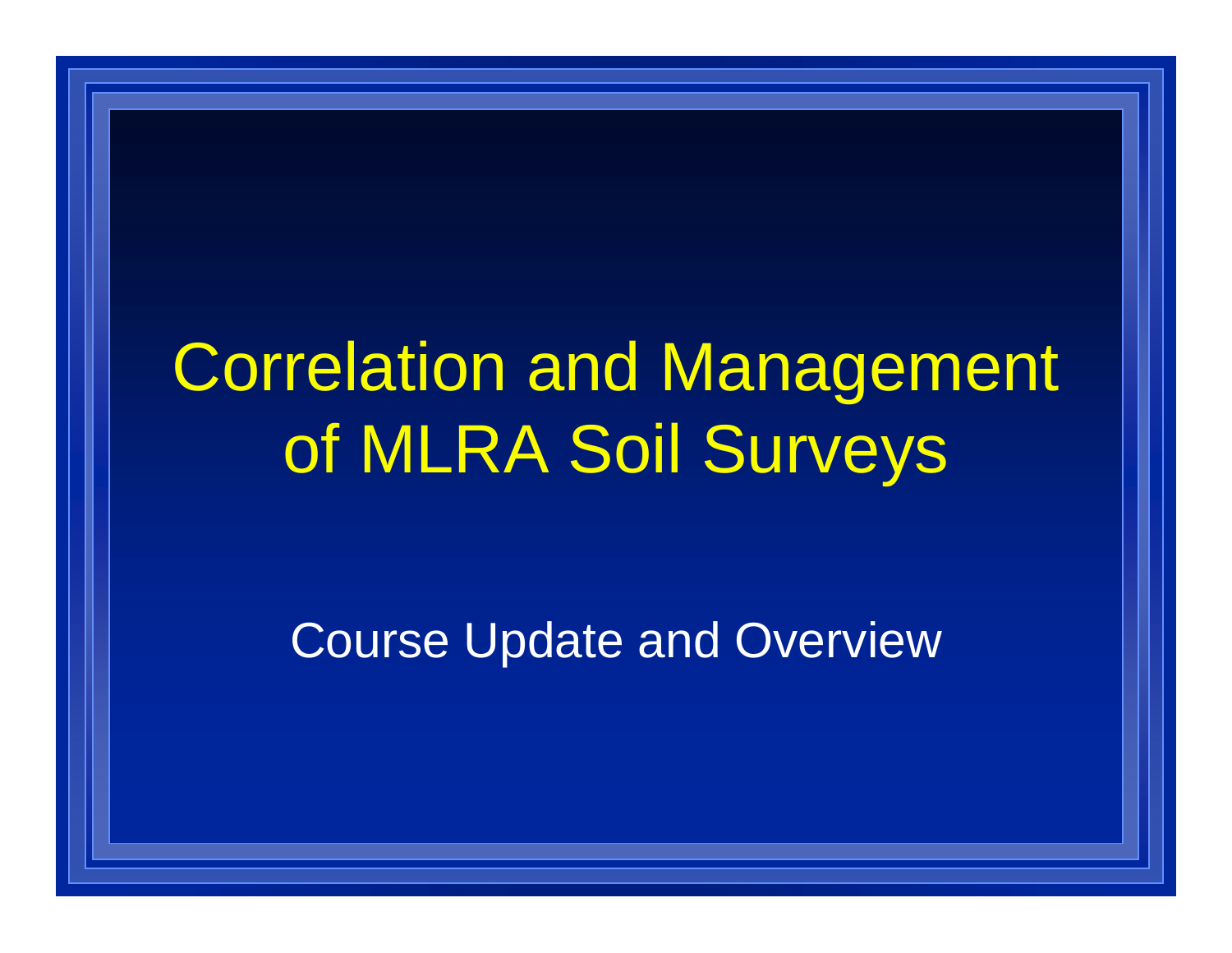## History and Development

O Design Team - April 1999 O Development Team - June 1999 ● Pilot - Ft. Worth - September 1999 **• Presented 8 sessions since Piloted**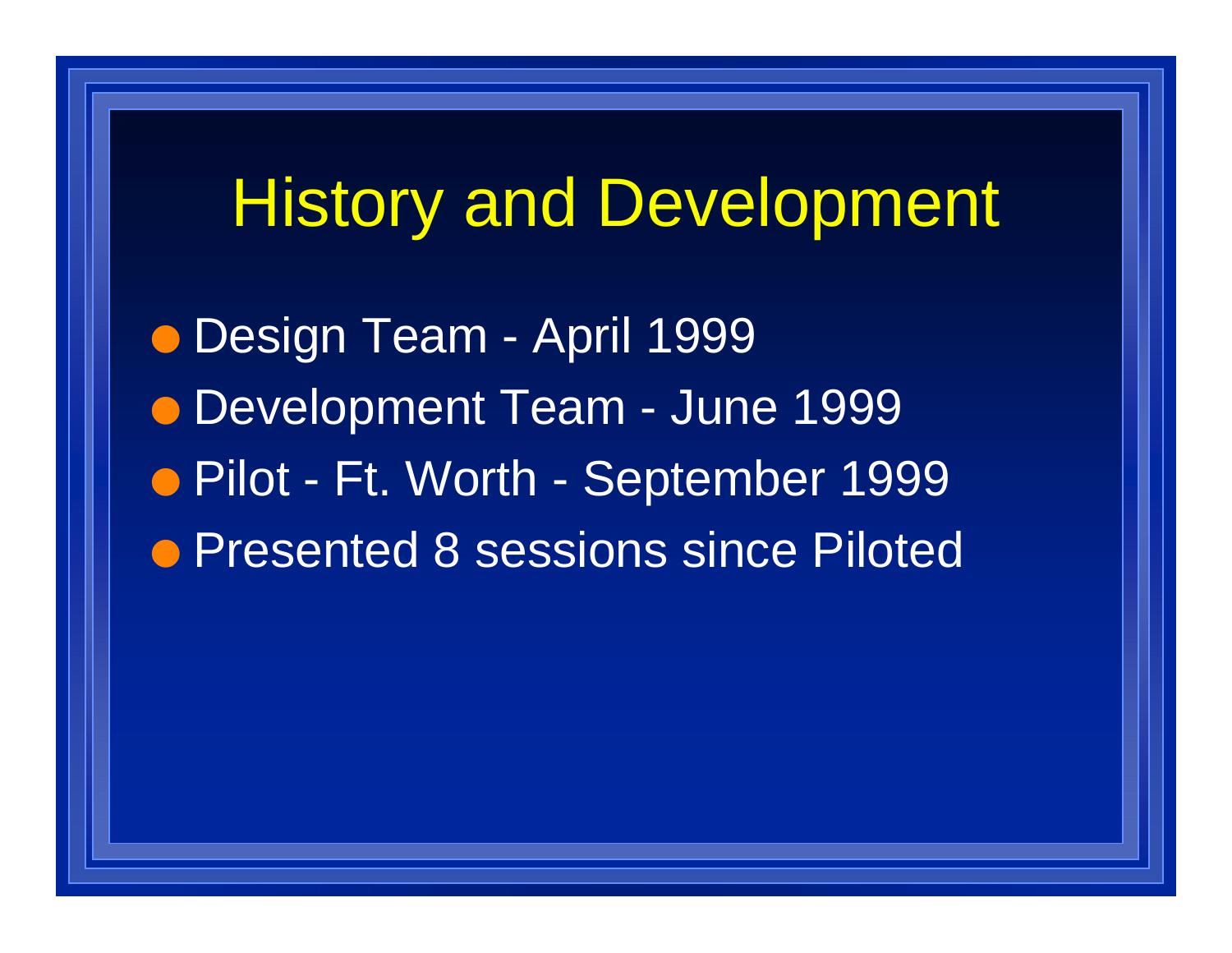## **OBJECTIVES**

**• Analyze and evaluate existing soil** surveys

• Develop an MLRA or other region project plan

 $\bullet$  Describe the roles and responsibilities of the MLRA Project Leader, MLRA Office personnel, State Soil Scientist, and Sub-set Leader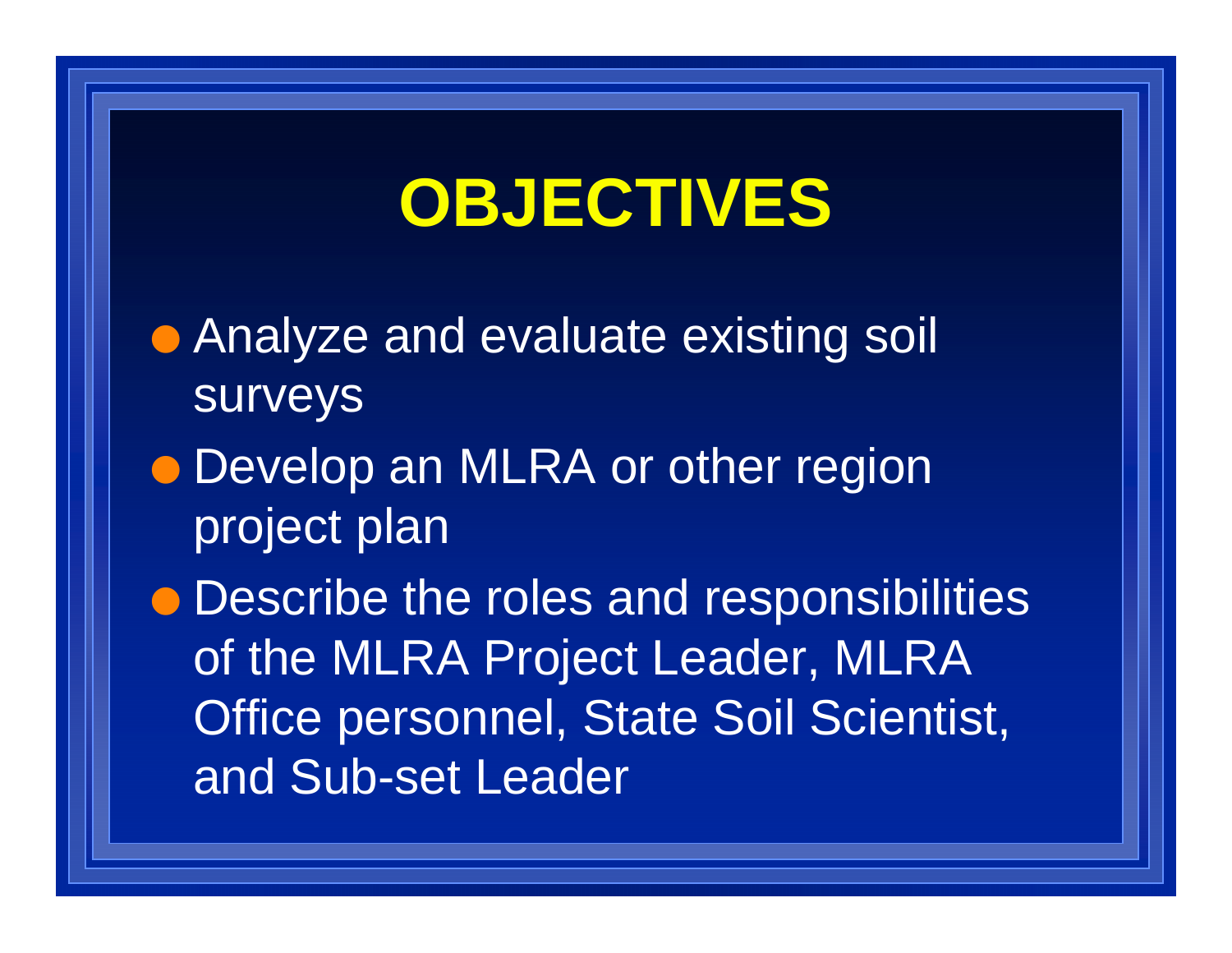#### **OBJECTIVES (cont.)**

#### **• Apply MLRA Standard and Procedures** to:

- Gather and evaluate reference data
- Establish methods for consistent data gathering
- Conduct progressive correlation
- Maintain and update OSEDs
- Develop SSURGO products
- Utilize NASIS for correlation activities
- Prepare soil data for delivery in various formats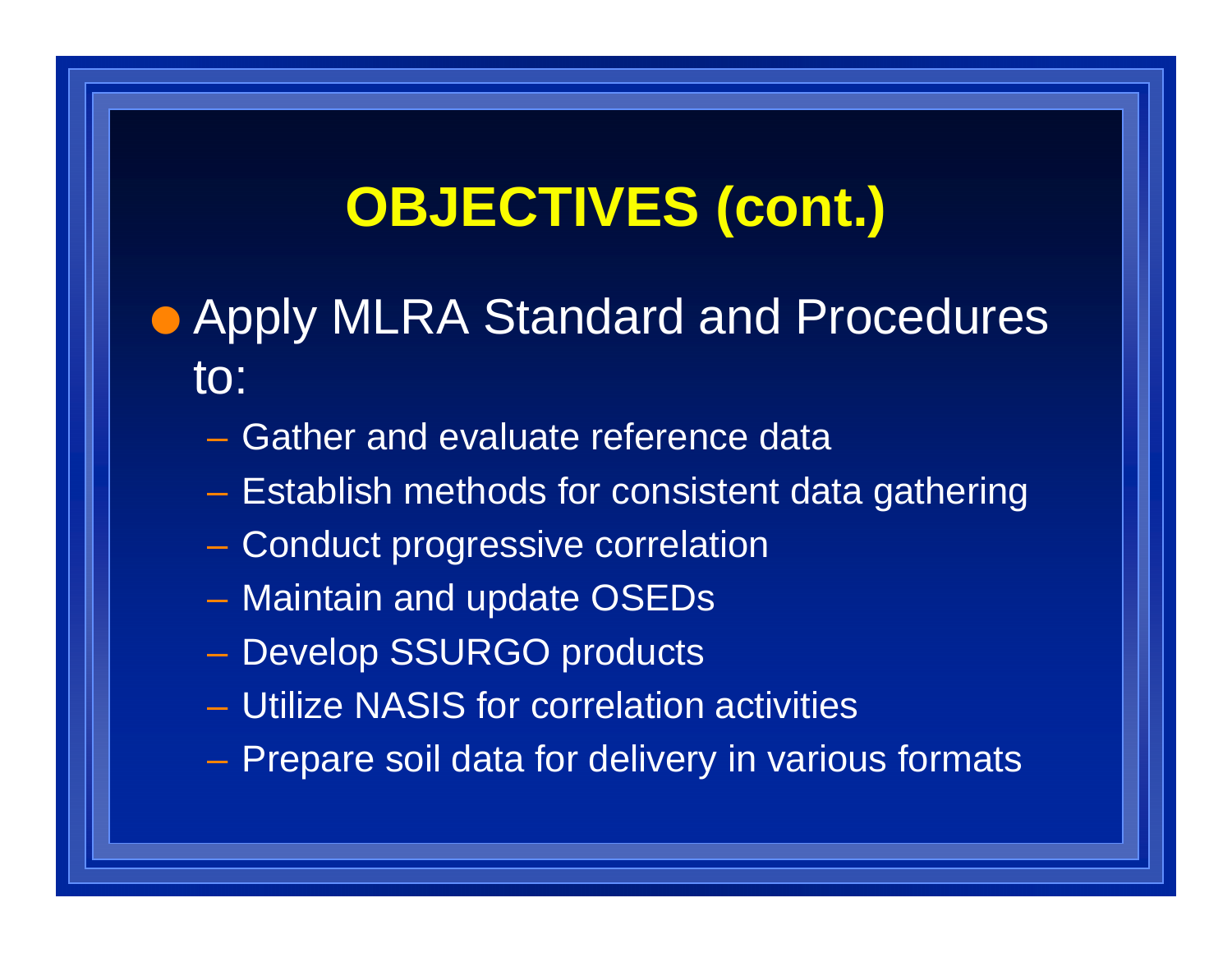# **OBJECTIVES (cont.)**

**• Utilize new technology for MLRA and** other region project development and delivery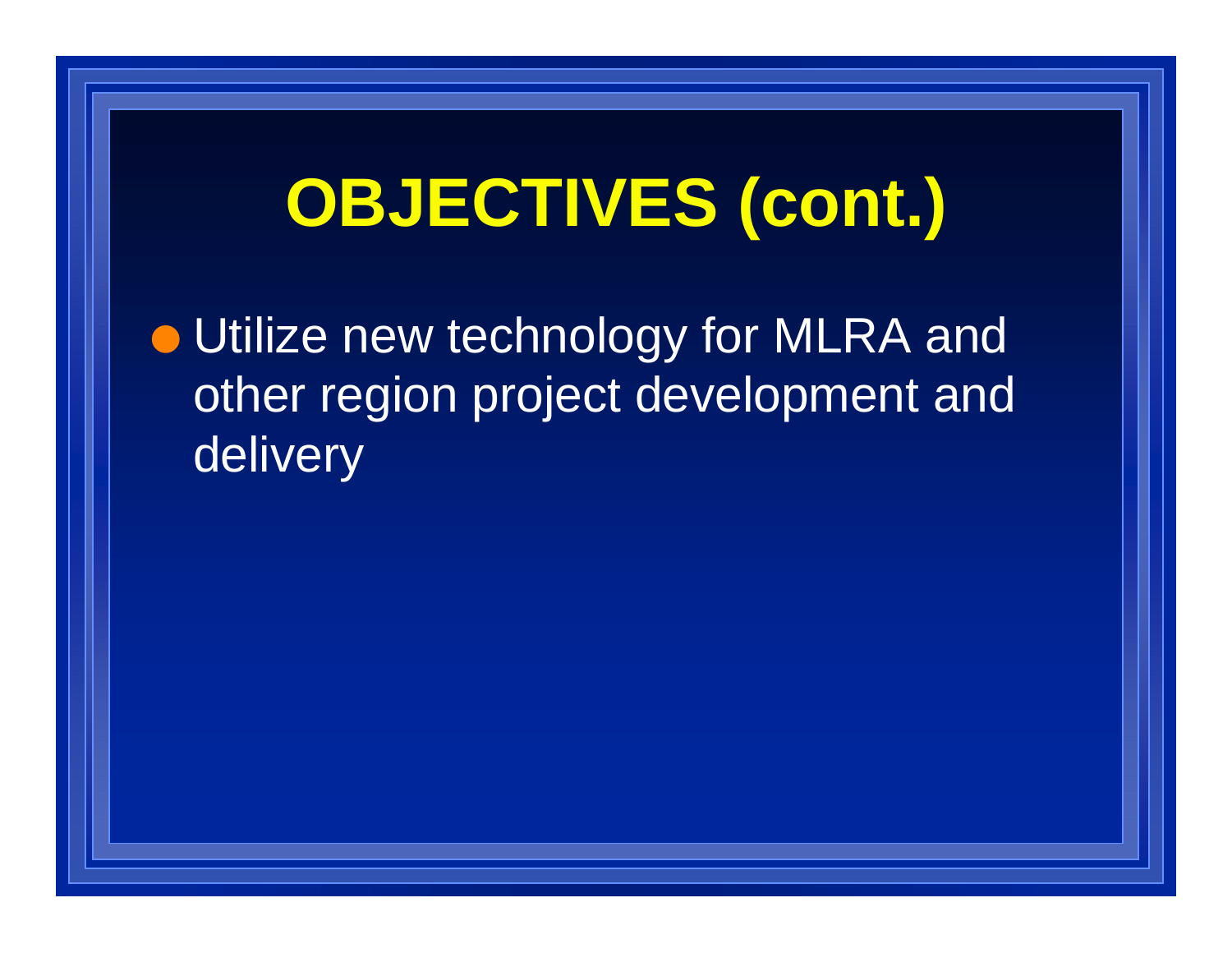## Location of Training Sessions

- **Indianapolis, IN**
- · Reno, NV
- **Alexandria, LA**
- 

• Rapid City, SD

• Raleigh, NC Nov. 5-9, 2001

• Amherst, MA **Columbia, MO** 

October 25-29, 1999 February 7-11, 2000 **July 30-Aug. 3, 2001** Sept. 10-14, 2001 O Albuquerque, NM Feb. 4-8, 2002 June 10-14, 2002 Aug. 26-30, 2002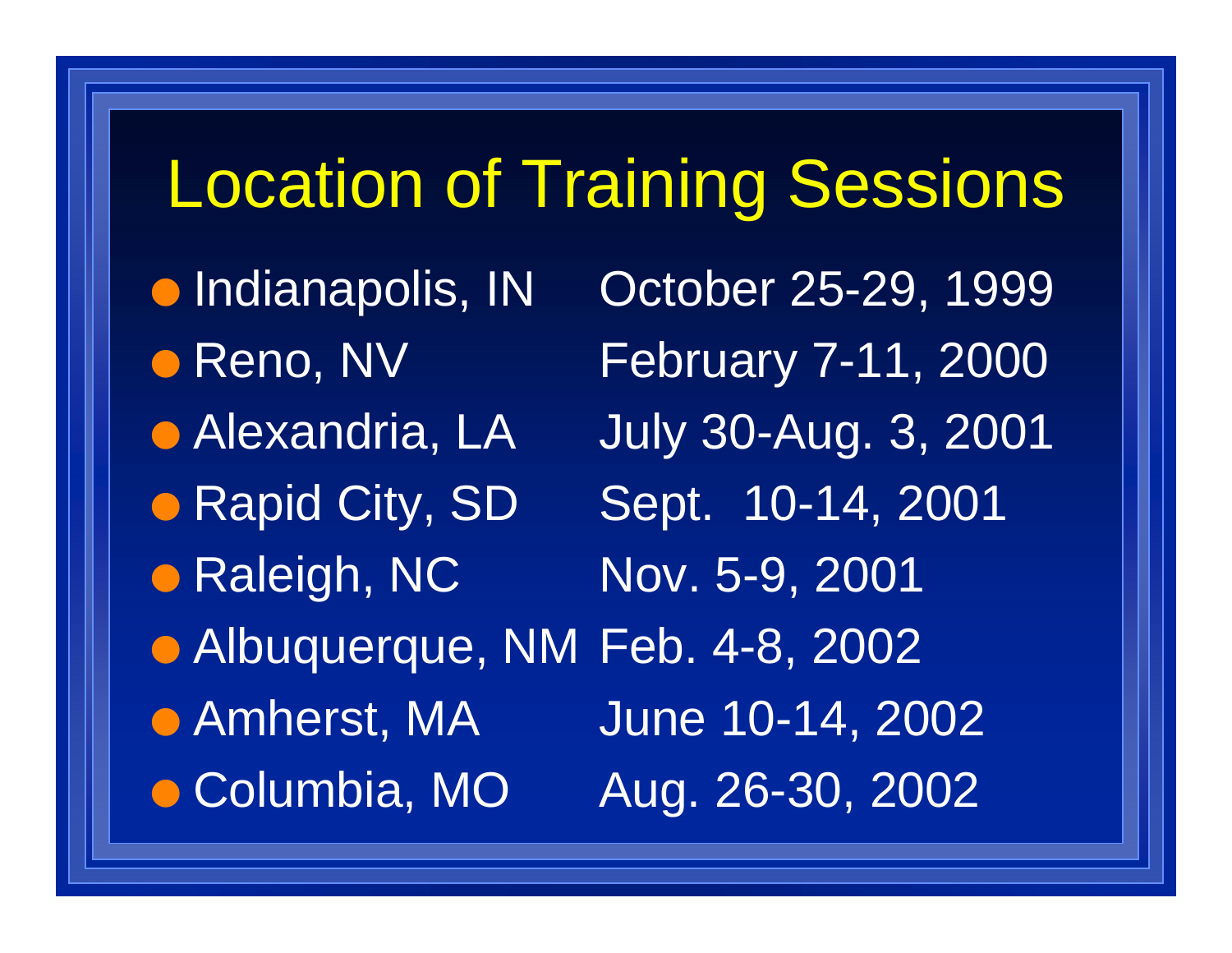## Cadre Members

**• Earl Lockridge, NSSC, Lincoln, NE**  $\bullet$  Tom Calhoun, NHQ, Washington, DC **• Jeff Olson, Project Leader, Glenwood, AR • Dave Kingsbury, SDQS, Morgantown, WV • Mike Hanson, Asst. SSS, Bozeman, MT** O Dennis Potter, SSS. Columbia, MO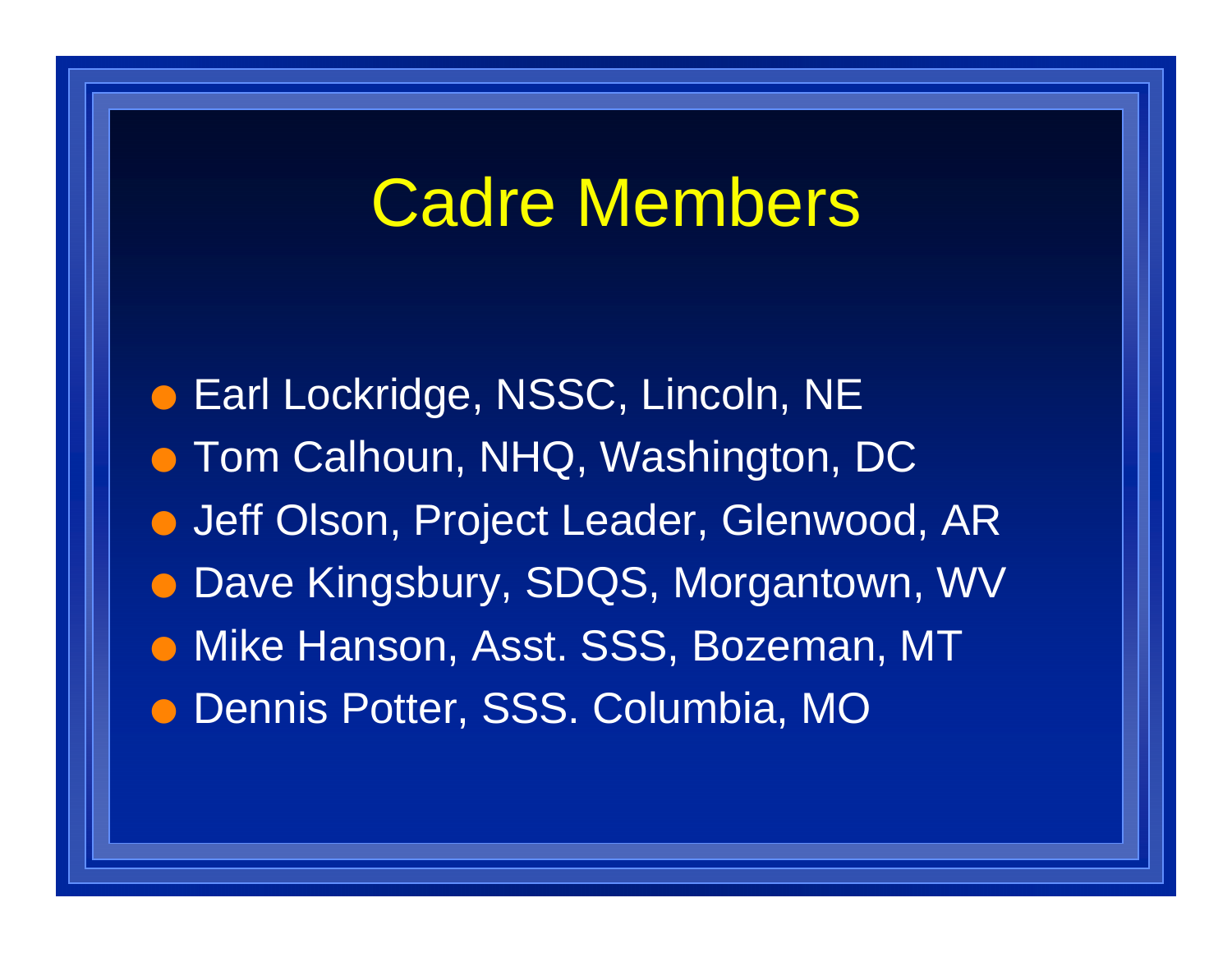#### Former Cadre Members

**.** John Kelley, SDQS, Raleigh, NC **• Charles Love, MO Leader, Auburn, AL** ● Steve Elmer, MLRA-PL, Rock Falls, IL